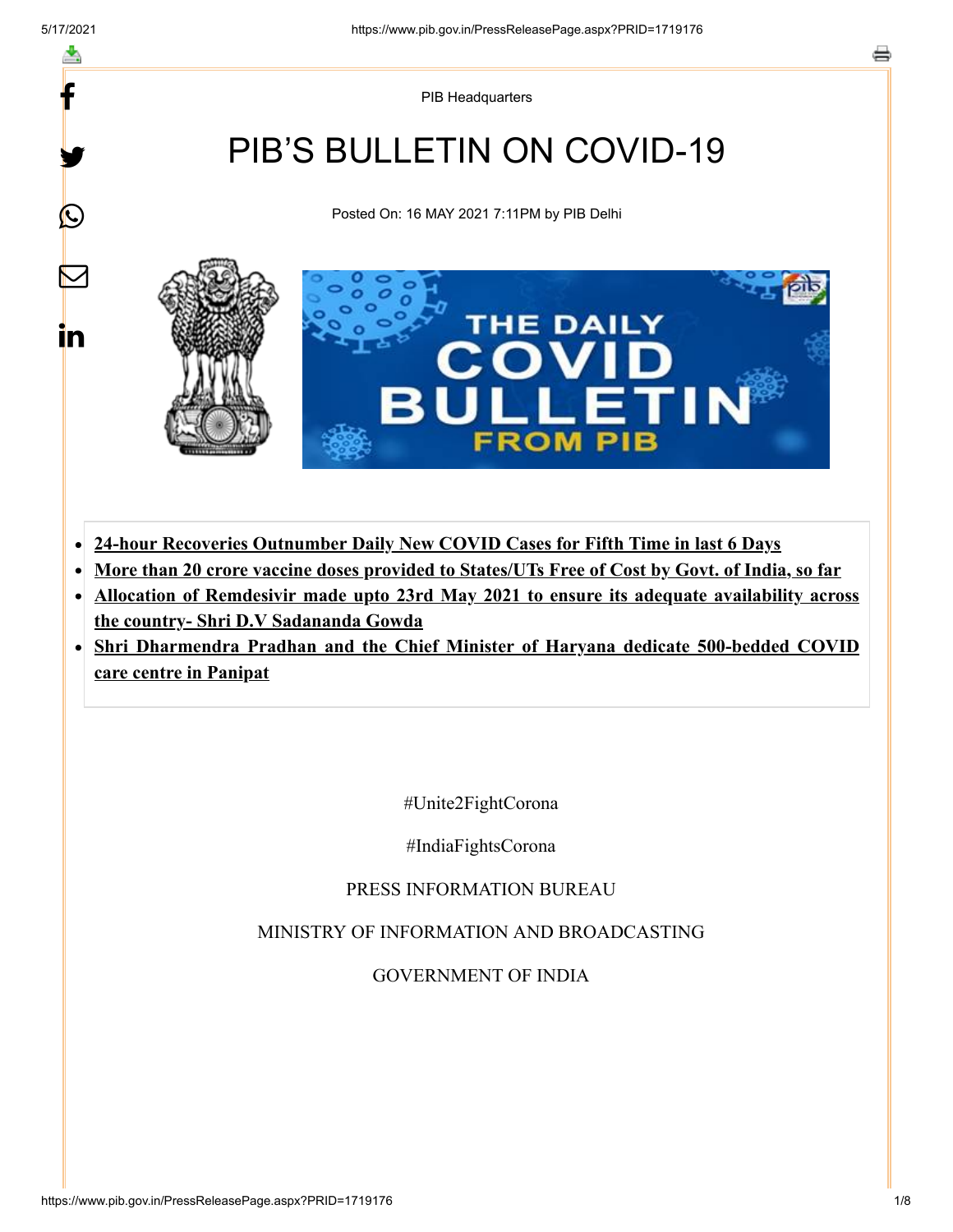f

y.

 $\bigcirc$ 

 $\bm{\nabla}$ 

in

5/17/2021 https://www.pib.gov.in/PressReleasePage.aspx?PRID=1719176



| Karnataka          | 21,71,931 (A41,664)              | 15,44,982 (71%)   | 6,05,515 (28%) | 21,434 (1.0%) |
|--------------------|----------------------------------|-------------------|----------------|---------------|
| Kerala             | 21,18,263 (432,680)              | 16,66,232 (79%)   | 4,45,692 (21%) | 6,339 (0.3%)  |
| Uttar Pradesh      | 16,09,140 ( $\triangle$ 12,513)  | 14, 14, 259 (88%) | 1,77,643 (11%) | 17,238(1.1%   |
| <b>Tamil Nadu</b>  | 15,65,035 ( $\triangle$ 33,658)  | 13,39,887 (86%)   | 2,07,789 (13%) | 17,359 (1.1%) |
| Andhra Pradesh     | 14,11,320 (422,517)              | 11,94,582 (85%)   | 2,07,467 (15%) | 9,271(0.7%)   |
| Delhi              | 13,87,411 ( $\triangle$ 6,430)   | 12,99,872 (94%)   | 66,295 (5%)    | 21,244(1.5%)  |
| <b>West Bengal</b> | 11,14,313 (419,511)              | 9,69,228 (87%)    | 1,31,948 (12%) | 13,137(1.2%)  |
| Chhattisgarh       | $9,07,589$ ( $\triangle 7,664$ ) | 7,85,598 (87%)    | 1,10,401 (12%) | 11,590 (1.3%) |
| Rajasthan          | 8,49,389 (413,575)               | 6,34,070 (75%)    | 2,08,698 (25%) | 6,621(0.8%)   |
| Gujarat            | 7,44,409 (49,061)                | 6,24,107 (84%)    | 1,11,263 (15%) | 9,039 (1.2%)  |
| Madhya Pradesh     | 7,24,279 ( $\triangle$ 7,571)    | 6,17,396 (85%)    | 99,970 (14%)   | 6,913(1.0%    |
| Haryana            | 6,85,312 (49,676)                | 5,82,820 (85%)    | 95,946 (14%)   | 6,546(1.0%    |
| <b>Bihar</b>       | 6,45,015 (47,336)                | 5,58,785 (87%)    | 82,487 (13%)   | 3,743 (0.6%)  |
| Odisha             | 6,00,492 ( $\triangle 11,805$ )  | 5,02,455 (84%)    | 95,743 (16%)   | 2,294 (0.4%)  |
| Telangana          | 5,25,007 ( $\triangle$ 4,298)    | 4,69,007 (89%)    | 53,072 (10%)   | 2,928 (0.6%)  |
| Punjab             | 4,90,755 ( $\triangle$ 6,771)    | 4,01,273 (82%)    | 77,789 (16%)   | 11,693(2.4%)  |
| Assam              | 3,24,979 (A5,347)                | 2,77,501 (85%)    | 45,355 (14%)   | 2,123(0.7%    |
| <b>Jharkhand</b>   | 3,13,181 ( $\triangle$ 3,157)    | 2,67,364 (85%)    | 41,386 (13%)   | 4,431(1.4%)   |
| <b>Uttarakhand</b> | 2,83,239 ( $\triangle$ 5,654)    | 1,98,616 (70%)    | 80,000 (28%)   | 4,623(1.6%)   |

\* A indicates increase in the number in the last 24 hrs

\* 'Recovered' and 'Active' bar plots (for states) are to scale; the 'Deaths' plot is NOT to scale

@COVIDNewsByMIB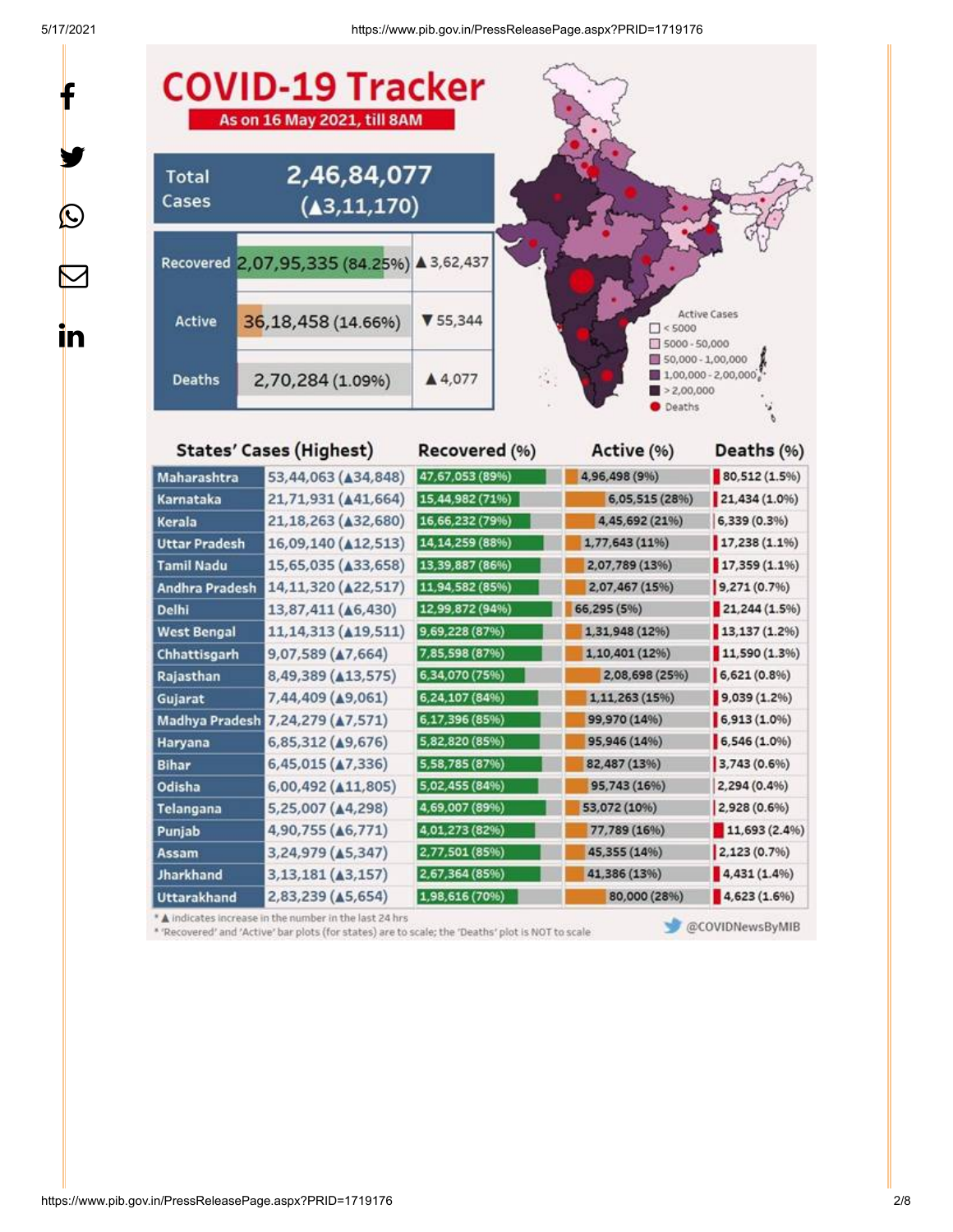f

y.

 $\bm{\mathcal{Q}}$ 

 $\bm{\nabla}$ 

in

| Ministry of Information<br>and Broadcasting<br>Government of India<br>COVID-19<br>Vaccine<br><b>COVID-19 Vaccination Status</b><br>(As on 16th May, 2021   07:00 AM) | #IndiaFightsCorona                                                                                                      | <b>Line</b>          |  |  |  |
|----------------------------------------------------------------------------------------------------------------------------------------------------------------------|-------------------------------------------------------------------------------------------------------------------------|----------------------|--|--|--|
| More than 18,22,20,164<br>COVID-19 vaccine doses administered                                                                                                        |                                                                                                                         |                      |  |  |  |
| <b>Doses for</b>                                                                                                                                                     | 1 <sup>st</sup> Dose                                                                                                    | 2 <sup>nd</sup> Dose |  |  |  |
| HCW <sub>5</sub>                                                                                                                                                     | 96,42,278                                                                                                               | 66,41,047            |  |  |  |
| FLWs                                                                                                                                                                 | 1,44,25,044                                                                                                             | 81,86,568            |  |  |  |
| $45 - 60$<br>years                                                                                                                                                   | 5,71,61,076                                                                                                             | 90,66,862            |  |  |  |
| Above 60<br>Years                                                                                                                                                    | 5,44,69,599                                                                                                             | 1,78,01,891          |  |  |  |
| $18 - 44$<br>years                                                                                                                                                   | 48,25,799                                                                                                               |                      |  |  |  |
| <b>Total</b><br>C /COVIDNewsByMIB                                                                                                                                    | 14,05,23,796<br>$\Omega$ /MIB India $\Omega$ /MIB Hindi $\Omega$ /inbministry $\Omega$ /inbministry $\Omega$ /mib india | 4, 16, 96, 368       |  |  |  |

### **24-hour Recoveries Outnumber Daily New COVID Cases for Fifth Time in last 6 Days**

- Decline of 55,344 in Active Caseload in the last 24 hours
- India's Cumulative Vaccination Coverage exceeds 18.22 Crore
- More than 48 lakh beneficiaries of age group 18-44 Vaccinated, so far

For Details: <https://pib.gov.in/PressReleasePage.aspx?PRID=1719011>

### **Global Aid to Strengthen India's efforts against COVID continues to be swiftly cleared and sent to States/UTs in a timely manner**

Major consignments received on 14/15th May 2021 from Kazakhstan, Japan, Switzerland, Ontario (Canada), USA, Egypt and British Oxygen Co. (UK) include:

- Oxygen Concentrators: 100  $\bullet$
- Vetilators/BiPAP/CPAP: 500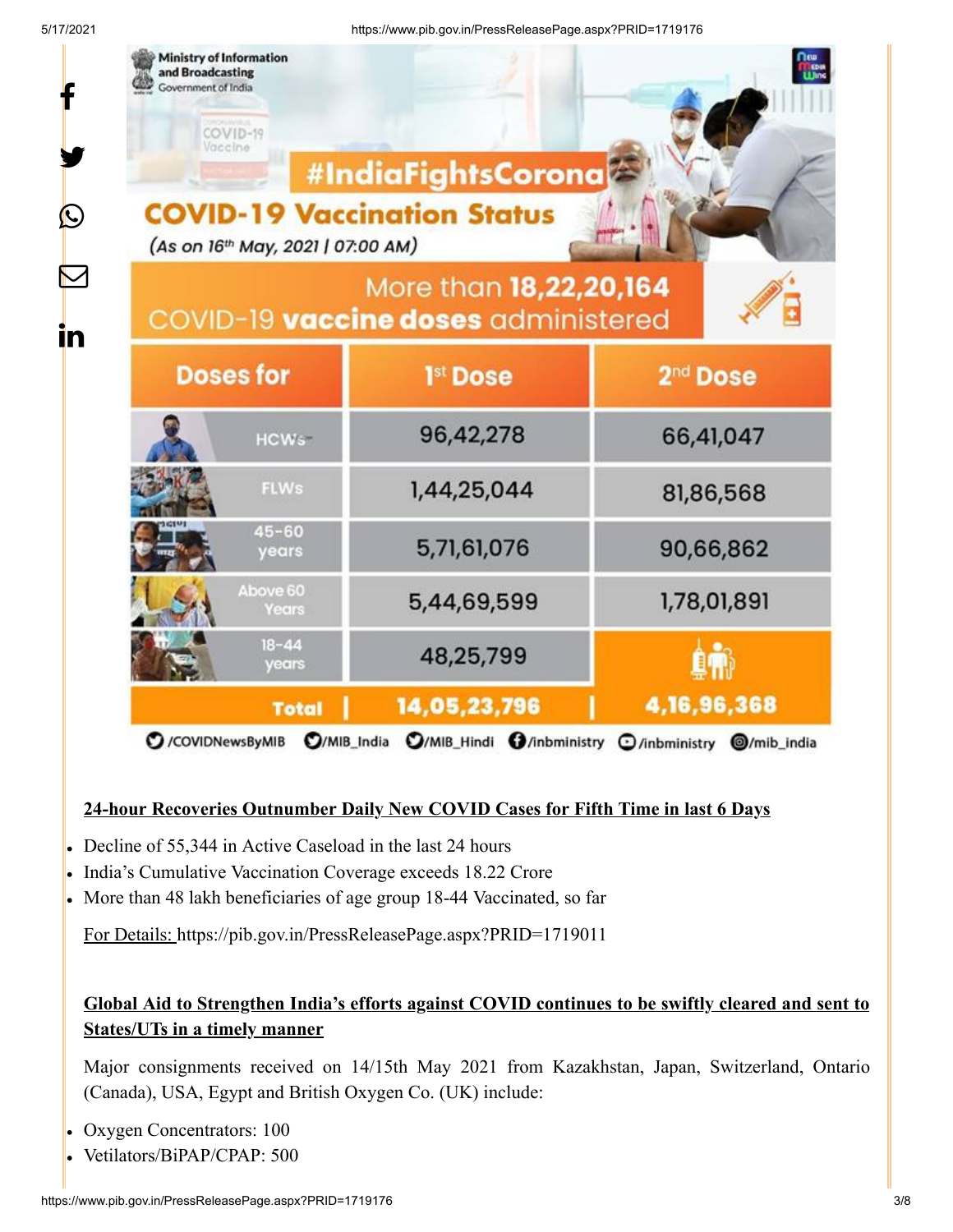- Oxygen Cylinder: 300
- Remdesivir: 40,000  $f$

Masks & Protective Suits<https://pib.gov.in/PressReleasePage.aspx?PRID=1719105>

For Details :

## **More than 20 crore vaccine doses provided to States/UTs Free of Cost by Govt. of India, so far**

More than 1.84 crore doses still available with States/UTs to be administered. Nearly 51 lakh doses in addition will be received by States/UTs in next 3 days

For Details: <https://pib.gov.in/PressReleasePage.aspx?PRID=1719019>

# **in**<br>CoWIN digital Portal Reconfigured to Reflect Change in Dose Interval of Covishield Vaccine to **12-16 weeks**

### **Already Booked Online appointments for 2nd Covishield Dose will remain Valid; NOT being cancelled by COWIN**

The COVID Working Group chaired by Dr N K Arora had recommended extension of the gap between the first and second doses of COVISHIELD vaccine to 12-16 weeks. This has been accepted by Government of India on  $13<sup>th</sup>$  May 2021.

Government of India has communicated this change to States and UTs. The CoWIN digital portal has also been reconfigured to reflect this extension of interval for two doses of Covishield to 12-16 weeks.

However, there have been reports in s a section of the media suggesting that people who had pre-booked their appointment for the second dose in less than 84 days on CoWIN are being turned back from vaccination centres without getting the second dose of Covishield.

It is clarified that the requisite changes have now been done in the CoWIN digital portal. As a result, further online or on-site appointments will not be possible if the period after 1st dose date for a beneficiary is less than 84 days.

Additionally, already booked online appointments for 2nd dose of Covishield will remain valid and **are not being cancelled by COWIN**. Further, the beneficiaries are advised to reschedule their appointments for a later date beyond the 84th day from the date of 1st dose vaccination.

For details[:https://www.pib.gov.in/PressReleseDetail.aspx?PRID=1719143](https://www.pib.gov.in/PressReleseDetail.aspx?PRID=1719143)

### **Allocation of Remdesivir made upto 23rd May 2021 to ensure its adequate availability across the country- Shri D.V Sadananda Gowda**

In a letter written to all States by Department of Pharmaceuticals and Ministry of Health and Family Welfare , it was mentioned that in continuation of the allocation plan of Remdesivir drug for the period 21st April to 16th May, 2021 communicated by D.O of even number issued on 7th May 2021, an updated allocation plan valid for period of 21st April to 23rd May, 2021 is prepared jointly by Department of Pharmaceuticals and Ministry of Health and Family Welfare.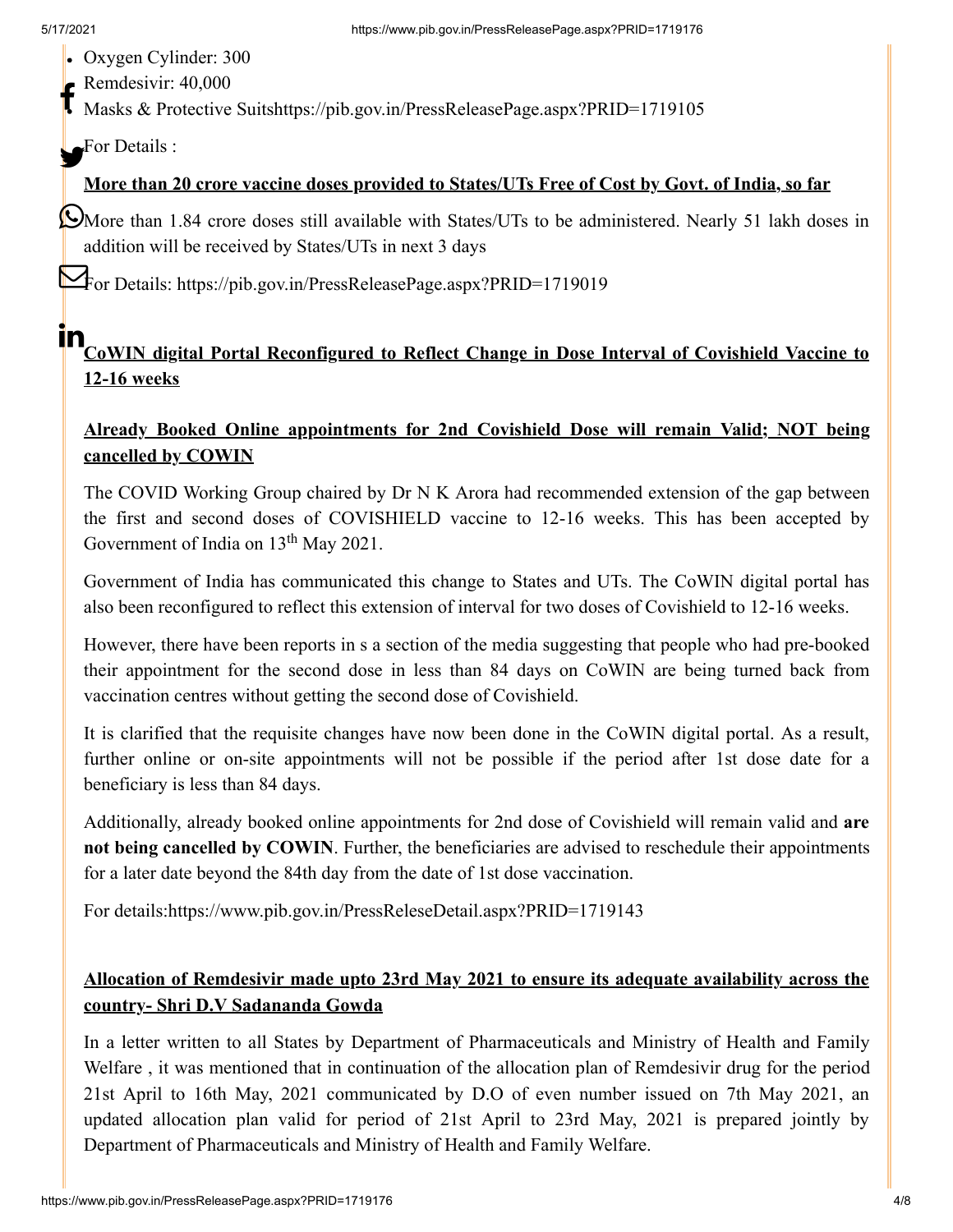For Details : <https://pib.gov.in/PressReleasePage.aspx?PRID=1719032>

# **Indian Navy Team Repairs Two Major Oxygen Plants in Andhra Pradesh**

Teams from Naval Dockyard Visakhapatnam achieved a major breakthrough in repairing two major Oxygen Plants at Nellore and Shri Kalahasthi bringing a major boost to the Oxygen Supply in the State of Andhra Pradesh during the ongoing Oxygen crisis. Based on a request from the State Administration, Eastern Naval Command airlifted the teams of specialists from Naval Dockyard by naval Dornier Aircraft from Visakhapatnam. The teams successfully repaired the Oxygen plants this morning by overhauling the compressors and replaced certain adapters and accessories which were manufactured Wernauing the compre

For Details: <https://pib.gov.in/PressReleasePage.aspx?PRID=1719030> ın

## **Shri Dharmendra Pradhan and the Chief Minister of Haryana dedicate 500-bedded COVID care centre in Panipat**

This hospital has been constructed by Haryana Government with the support of Indian Oil. Indian Oil Corporation Limited will be supplying gaseous oxygen for the same. The temporary COVID Hospital near the refinery in Panipat has been named Guru Tegh Bahadur Sanjivani COVID Hospital.

For Details: <https://pib.gov.in/PressReleasePage.aspx?PRID=1719070>

## **States/UTs asked to keep Fair Price Shops open for longer duration and preferably all days of week to ensure safe and timely distribution of NFSA/PM-GKAY III food grains**

In view of ongoing lock-down in some States/UTs, that may curtail the functioning hours of Fair Price Shop (FPSs), an advisory has been issued on  $15<sup>th</sup>$  May, 2021 by Department of Food and Public Distribution to all States/UTs to **keep the Fair Price Shops open preferably on all days of the month** and **distribute PMGKAY III and NFSA foodgrains to beneficiaries in a staggered manner throughout the day** to allow for proper social distancing/ adherence to COVID-19 protocols at Fair Price Shops. To facilitate this, States/UTs have been requested to **ensure that Fair Price Shops are exempted from the restricted hours of opening of regular market**.

For details:<https://www.pib.gov.in/PressReleseDetail.aspx?PRID=1719043>

### **Oxygen Expresses deliver more than 9440 MT of Liquid Medical Oxygen to the Nation**

Indian Railways is continuing its journey of bringing relief by delivering Liquid Medical Oxygen(LMO) to various states across the country. So far, Indian Railways has delivered more than 9440 MT of LMO in nearly 590 tankers to various states across the country.It may be noted that nearly 150 Oxygen Expresses have completed their journey so far and brought relief to various States.

For details:<https://www.pib.gov.in/PressReleseDetail.aspx?PRID=1719157>

### **Centre directs States to prevent dumping of dead bodies in Ganga and focus on their safe disposal and providing support for ensuring dignified cremation.**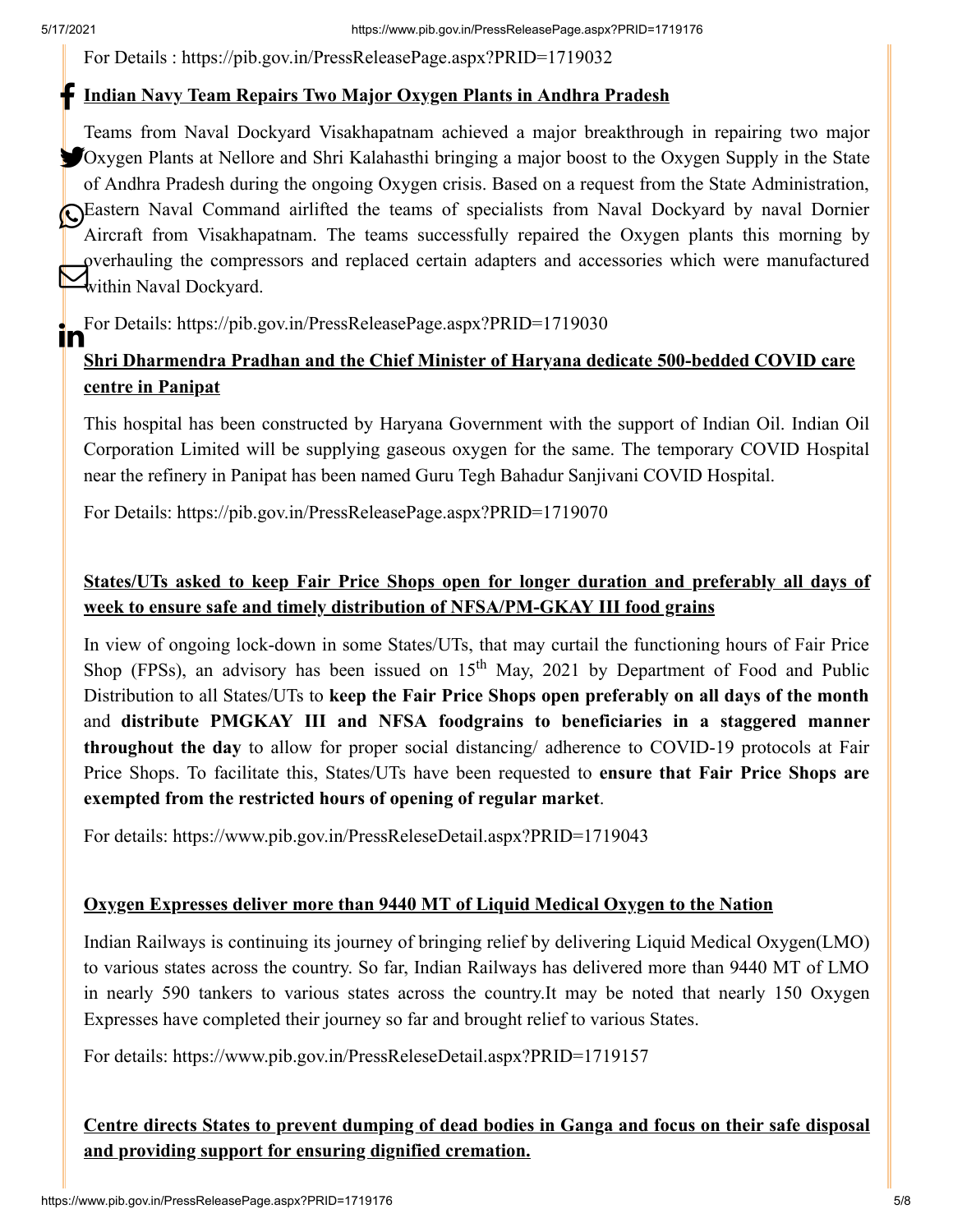The country is facing an extraordinary situation wherein a number of COVID-19 cases and consequential deaths have been on the rise in many States and UTs in the recent past. Dumping of dead bodies/ partially burnt or decomposed corpses in the river Ganga and its tributaries have recently been reported. This is most undesirable and alarming. f

Secretary, Ministry of Jal ShaktiShri Pankaj Kumar, on 15<sup>th</sup> May, reviewedthe position and action taken in the states of UP and Bihar wherein States appraised the latest positionand further action points were Odecided.The Secretary highlighted the instructions already given and wanted expeditious action and also underscored the need to give equal attention to such incidents in urban as well as rural areas along Ganga and other rivers. Stopping of dumping of dead bodies as well as their safe disposal and protection of water quality has to be attended to on war footing. He said that after knowing the progress from states, CWC, CPCB and State Pollution Control Boards would also be giving their feedback and action plans. ın

For details[:https://www.pib.gov.in/PressReleseDetail.aspx?PRID=1719134](https://www.pib.gov.in/PressReleseDetail.aspx?PRID=1719134)

#### **INPUTS FROM PIB FIELD UNITS**

**Maharashtra:** Looking at the rising cases of mucormycosis in Maharashtra, state health minister Rajesh Tope directed authorities to create a separate ward in government and private medical college hospitals to treat such patients. Tope, also said that independent team of experts and 22 nurses should be formed to treat these patients.Maharashtra on Saturday, reported its lowest daily Covid detections in 46 days. However, the state reported 960 deaths on Saturday, the second highest fatalities reported so far, taking its total toll to 80,512. The state recorded 34,848 new COVID-19 cases and 960 deaths in the last 24 hours.

**Gujarat**: To ramp up production of Covaxin, the Gujarat government, along with Hester Biosciences and OmniBRx, has firmed up its discussions with Bharat Biotech to produce 20 million doses per month, the Department of Biotechnology (DBT) said on Saturday.The COVID-19 tally of Gujarat reached 7,44,409 after 9,061 cases were detected on Saturday, while the number of people who were discharged during the day stood at 15,076. The number of deaths from the infection on Saturday was 95, the first time the daily fatality count had fallen below the 100-mark since April 17.

**Rajasthan:** The state government has decided to provide a free Covid-19 kit to all the residents of the state. Medicines like Azithromycin, paracetamol, levocetirizine, zinc sulphate, and ascorbic acid will be included in this kit. Chief Minister Ashok Gehtot in a tweet said "Conducting door-to-door surveys and effectively distributing drug kits will allow timely examination of patients and will make it easier to save lives by obtaining medicines and necessary treatment at the primary level,"In Rajasthan however, the seven-day rolling average of daily cases has dropped by nearly 50,000, from 3.91 lakh on May 8 to 3.54 lakh on Saturday.

**Madhya Pradesh:** Madhya Pradesh government has decided to create special wards in five medical colleges of Bhopal, Jabalpur, Gwalior, Indore and Rewa for the treatment of black fungus.Madhya Pradesh government has extended ban on the movement of passenger buses to and from Maharashtra, Chhattisgarh, Uttar Pradesh and Rajasthan till May 23 to contain the spread Coronavisus infection.Chief Minister Shivraj Singh Chouhan discussed the Control of Covid infection and black fungus situation

.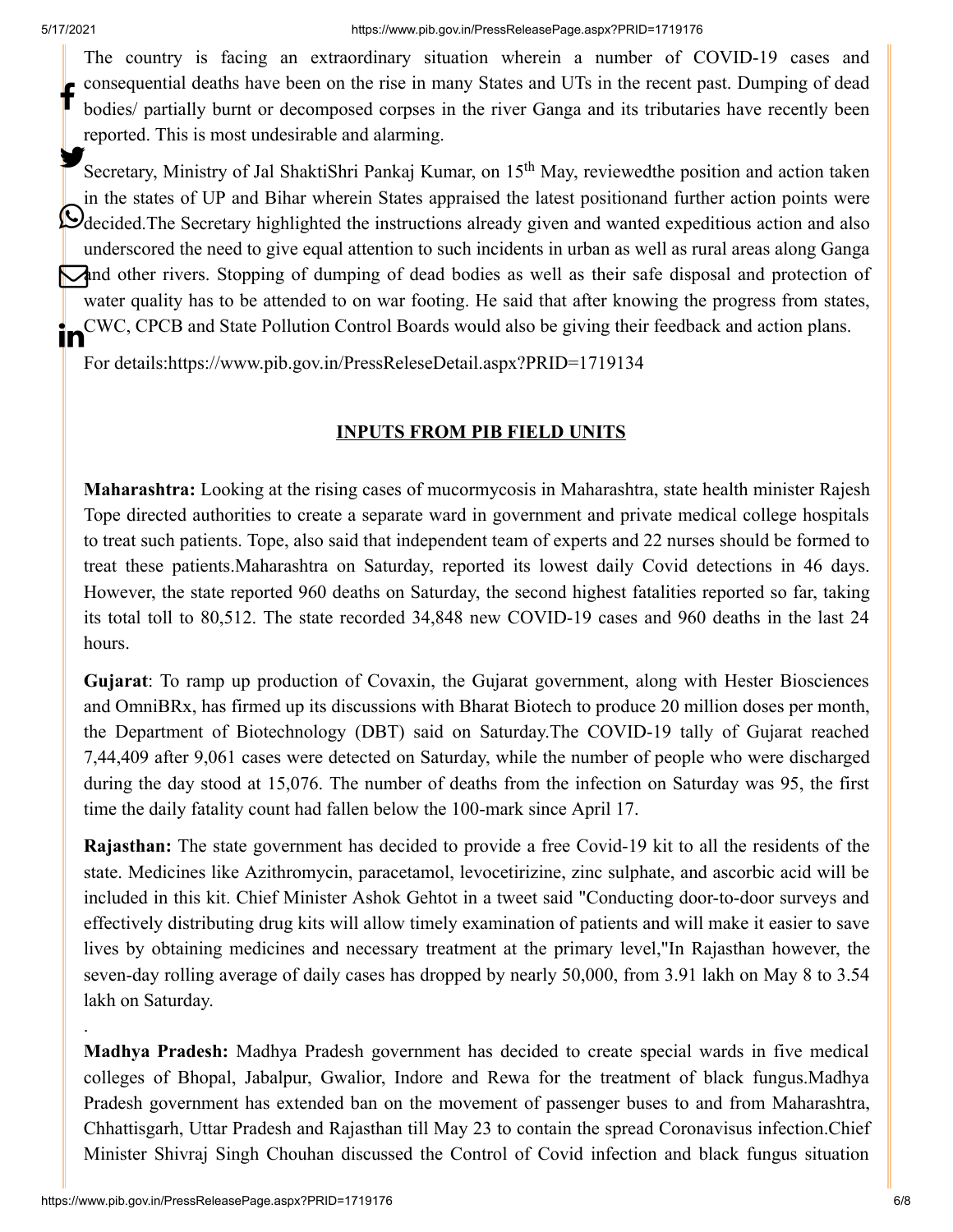with the leader of Opposition Mr. Kamal Nath. Active cases reduced to below one lakh again in Madhya Pradesh on Saturday showing sign of improvement in corona cases. The state reported 99,970 active cases. f

**Chhattisgarh**: In Chhattisgarh, lockdown has been extended in many districts including capital Raipur till 31st of May to break the chain of Covid infection. However, in the fifth phase of the lockdown many Commercial activities have been allowed to be conducted. Super markets, vegetable markets, mall, showrooms, swimming pools, clubs, cinema halls, salon, beauty parlors, gyms and other public places will remain closed during the lockdown in these districts. In the fifth phase of the lockdown, along with public service centers, all types of single shops including grocery, fruit, vegetable, hardware, electrical<br>public service centers, all types of single shops including grocery, fruit, vegetable, hardware, electrical and milk products will be allowed to open till five o'clock in the evening. Customers and shopkeepers **Thave to follow the Covid Protocol.** There will be complete lockdown on every Sunday in all districts of the state.

**Goa:** Goa government announced that it will take over the admission control of 21 private hospitals, which are providing COVID-19 treatment in the state, from May 17 onwards. State government will pay for the treatment at these hospitals and added that a government officer will be stationed at each of these private hospitals. The government officers will ensure that 50 per cent of the beds are reserved for COVID patients.The state government on Saturday installed a Liquid Medical Oxygen (LMO) storage tank having a capacity of 20,000 litres at Goa Medical College and Hospital, Bambolim.

**Punjab**: The total number of patients tested Positive is 490755. Number of active cases is 77789. Total Deaths reported is 11693. Total COVID-19 Vaccinated with 1st dose (Healthcare + Frontline Workers) is 827323. Total COVID-19 Vaccinated with 2nd dose (Healthcare + Frontline Workers) is 239690. Total above 45 Vaccinated with 1st dose is 2596641. Total above 45 Vaccinated with 2nd dose is 431745.

**Haryana**: Total Number of Samples found positive till date is 685312. Total active COVID-19 patients are 95946. Number of deaths is 6546. Cumulative number of people vaccinated till date is 4852508.

**Chandigarh**: Total Lab confirmed COVID-19 cases are 54703. Total number of Active Cases is 7847. Total number of COVID-19 deaths till date is 625.

**Himachal Pradesh**: Total number of patients tested COVID positive till date is 157862. Total number of Active Cases is 39575. Total deaths reported till date is 2241.

#### **PIB FACTCHECK**